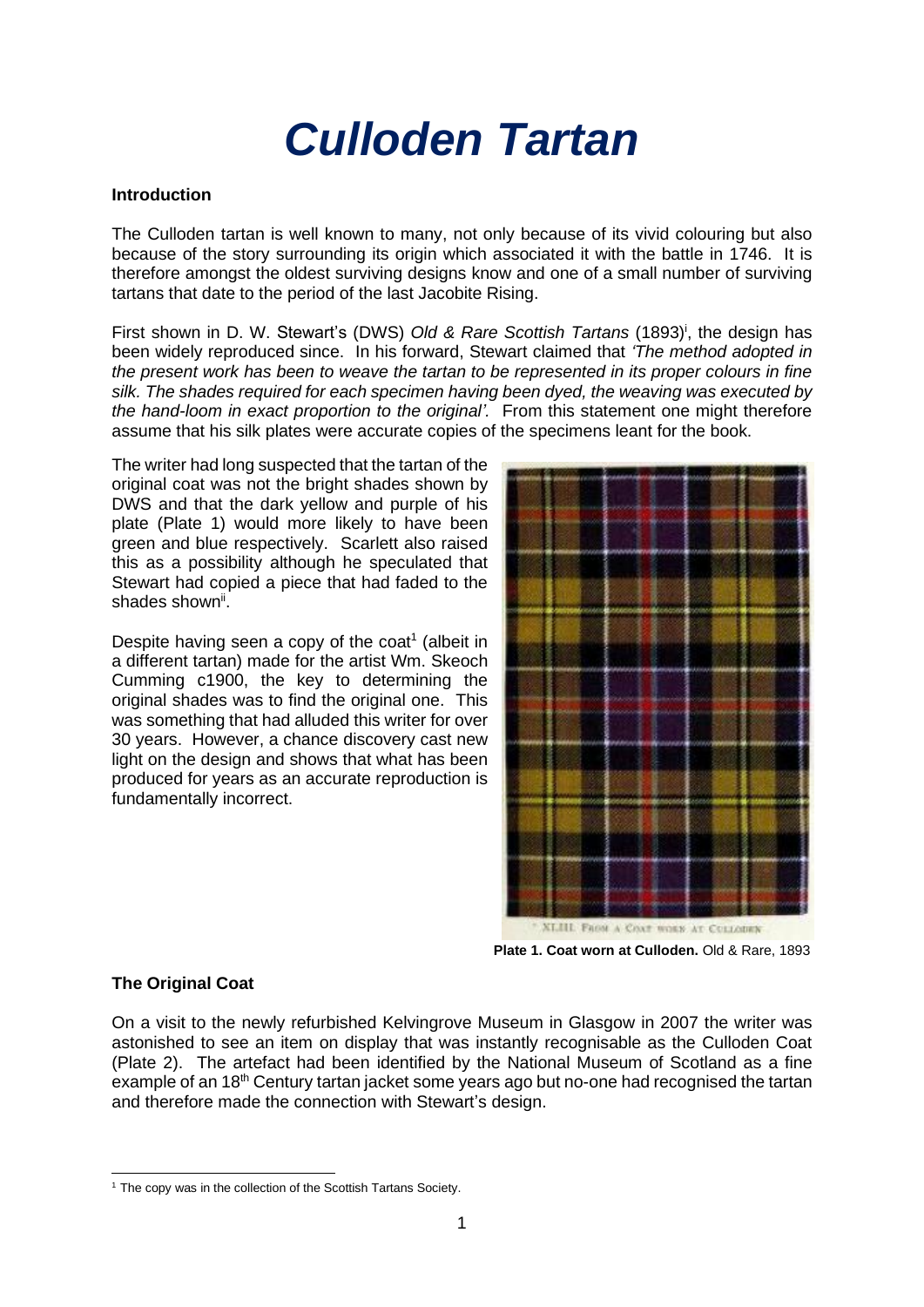

**Plate 2. Culloden Coat.** Photo: Kelvingrove Museum

Even though the colours and proportions of the original tartan differ markedly from those DWS depicted there is no doubt that it is the same coat. The colours were more like those that the author had suspected would have been the case. The original green is quite faded and very mossy, almost khaki but clearly nothing like the vivid gold colour that Stewart depicts, nor would it have been then. The style of the coat is typical of examples seen in portraits of the period. It would probably have been worn with trews and is cut for equestrian use.

Very little is known of the Coat's origins? From the structure of the material, dyes, style etc., it is possible to state that it is contemporary with the period of the '45. The quality and workmanship of the coat suggests that it belonged to someone of rank; that might have been anyone from a chief or prominent clansman to a wealthy Jacobite supporter. At present it is not known where the cloth was dyed and/or woven, whether that was in the Highlands, or even Scotland.

Ownership of the coat can be dated with a degree of certainty to c1840-45 but it is unlikely that its ownership during the previous 100 years will ever be determined. At the time Stewart wrote his Old 7 Rare (c1890) the artefact belonged to Gourlay Steell RSA (1804-91), who loaned it for the book. It had previously belonged to James Drummond RSA (1816-77), and before him to W.B. Johnston RSA (1804-68). Before Johnston it may well have belonged to the family of the individual that wore it at Culloden but there is no information on who he, and therefore the family, was. It is therefore impossible to associate the coat with any particular clan, family or area. The artist Skeoch Cumming copied the coat, albeit in a different tartan, and used it as the basis for one or more of the coats in his painting *The prayer for victory, Battle of Prestonpans, 1745* (Plate 3).

The original coat was donated to the Kelvingrove Museum & Art Gallery, Glasgow c1990 by a Dr Hendry from Glasgow but nothing more is known about when and where he obtained it.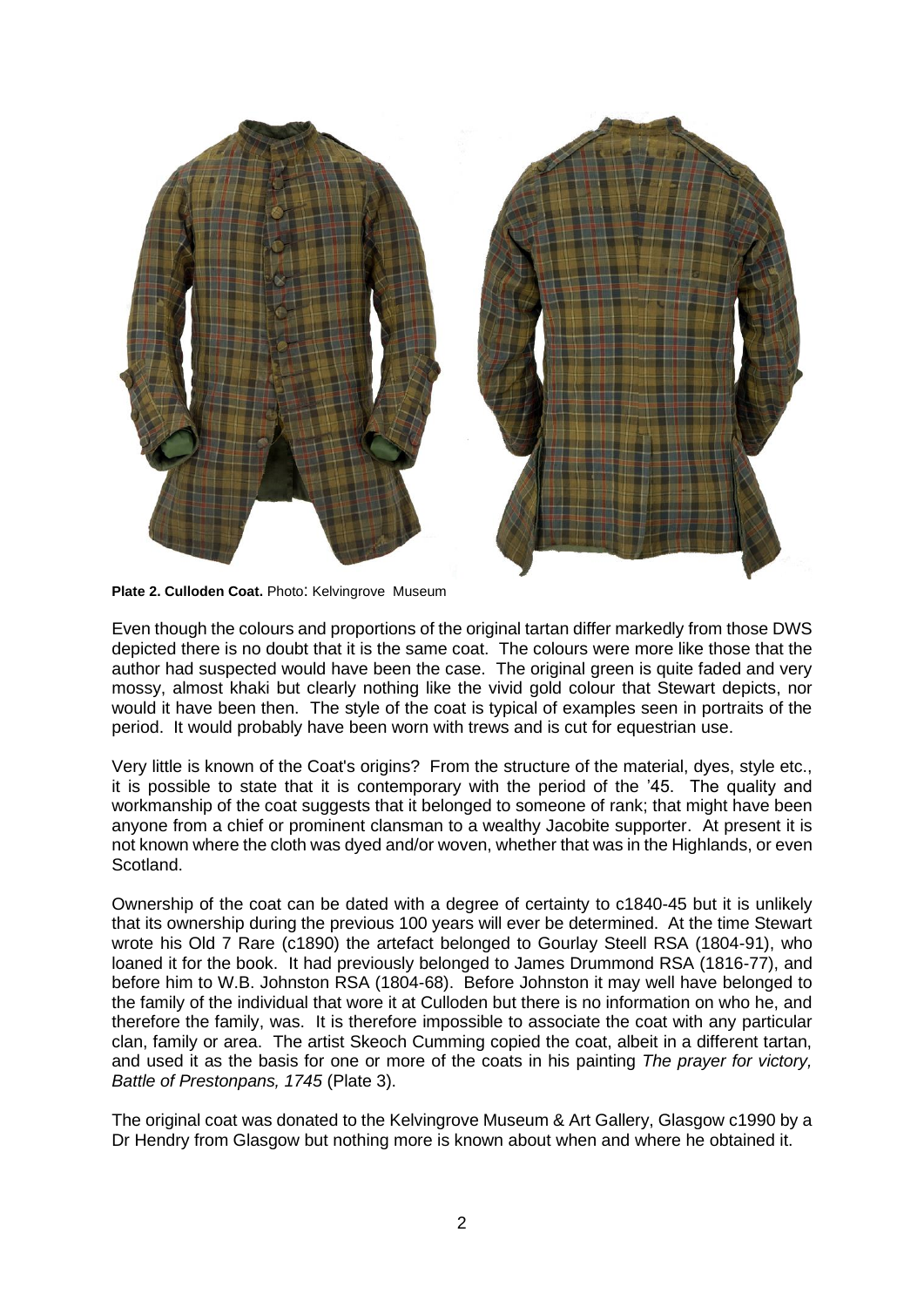

 **Plate 3. The prayer for victory, Battle of Prestonpans, 1745 Wm. Skeoch Cumming**

# **The Sett**

Stewart did not include threadcounts in his work and merely stated that the proportions were correct. However, based on the plate in his son, D. C. Stewartiii (DCS) gave a threadcount in which he described the purple as Heliotrope<sup>2</sup>; unhelpfully, a non-standard tartan colour term. Comparison with the original shows DWS's copy to be incorrect in colour and proportions (Plate 4).



**Plate 4. Comparison of D. W. Stewart's setting with the original.** © The Author

<sup>2</sup> <https://www.color-name.com/heliotrope.color>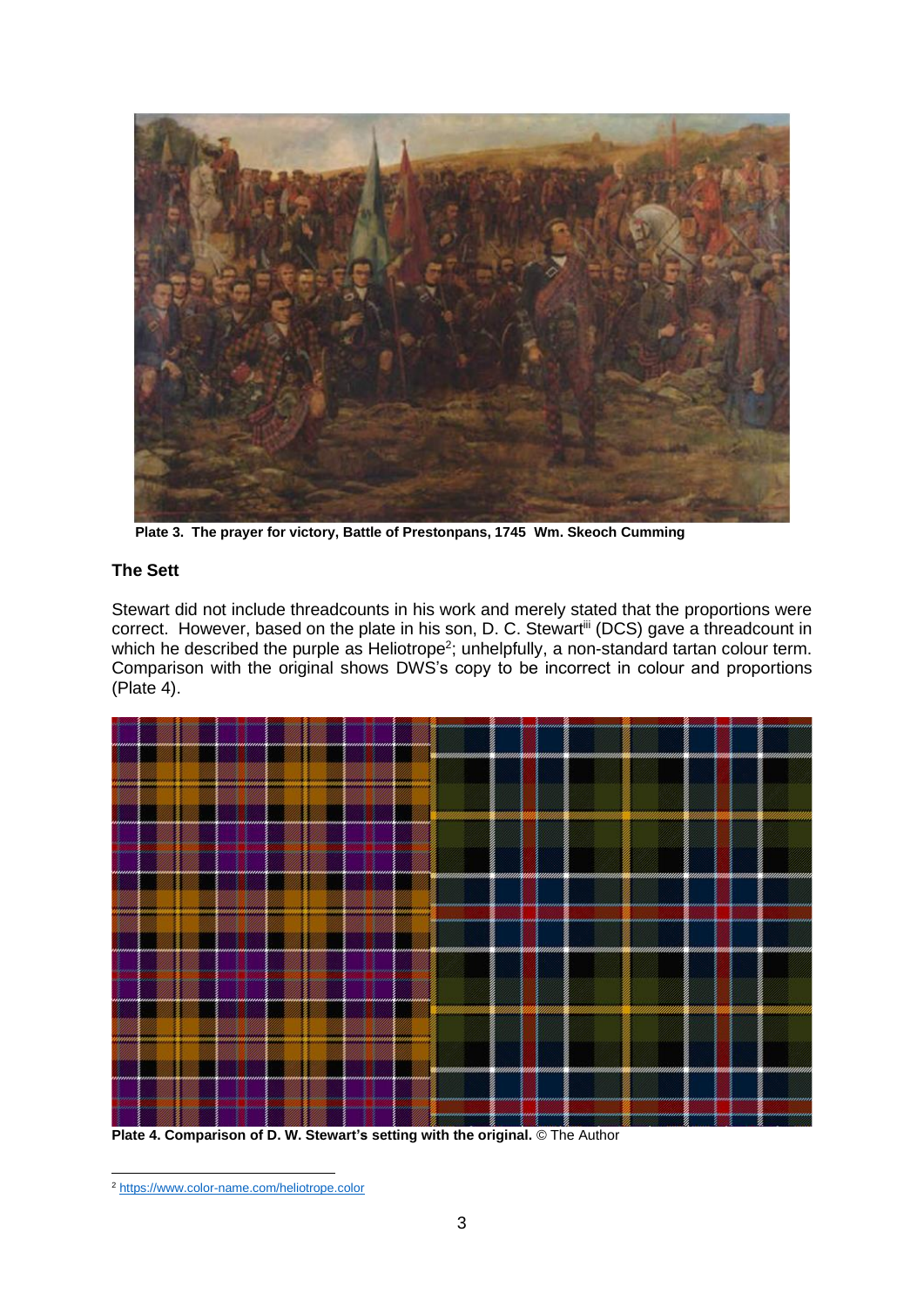Compares the two setting a number of differences are apparent:

- The two main ground colours shown by Stewart are wrong. They are green and blue as opposed to yellow and purple.
- The pivot stripes of the original are twice the size shown by Stewart and thus proportional more dominant compared with the ground colours.
- The ground colours (blue, black & green) are broader in the original so making the light blue stripes appear less dominant.
- Finally, the white stripe that divides the black and blue is twice the size of the guard stripes to the pivots, whereas the Stewarts shows them all to be four threads.

Stewart's plate is also defective in that it includes a weaving error in which one of the light blue pivot guard stripes is wider than the other (Plate 5). This error is not found in the original material and its inclusion belies DWS's claim of accuracy.



**Plate 5. Old & Rare specimen showing weaving error.** © The Author

Following an examination of the coat the author organised the weaving of a length matched to the original setting and in colours closer to what the original coat might have looked like when new (Plate 6).



**Plate 6. Reconstruction of the Culloden Coat tartan.** © The Author